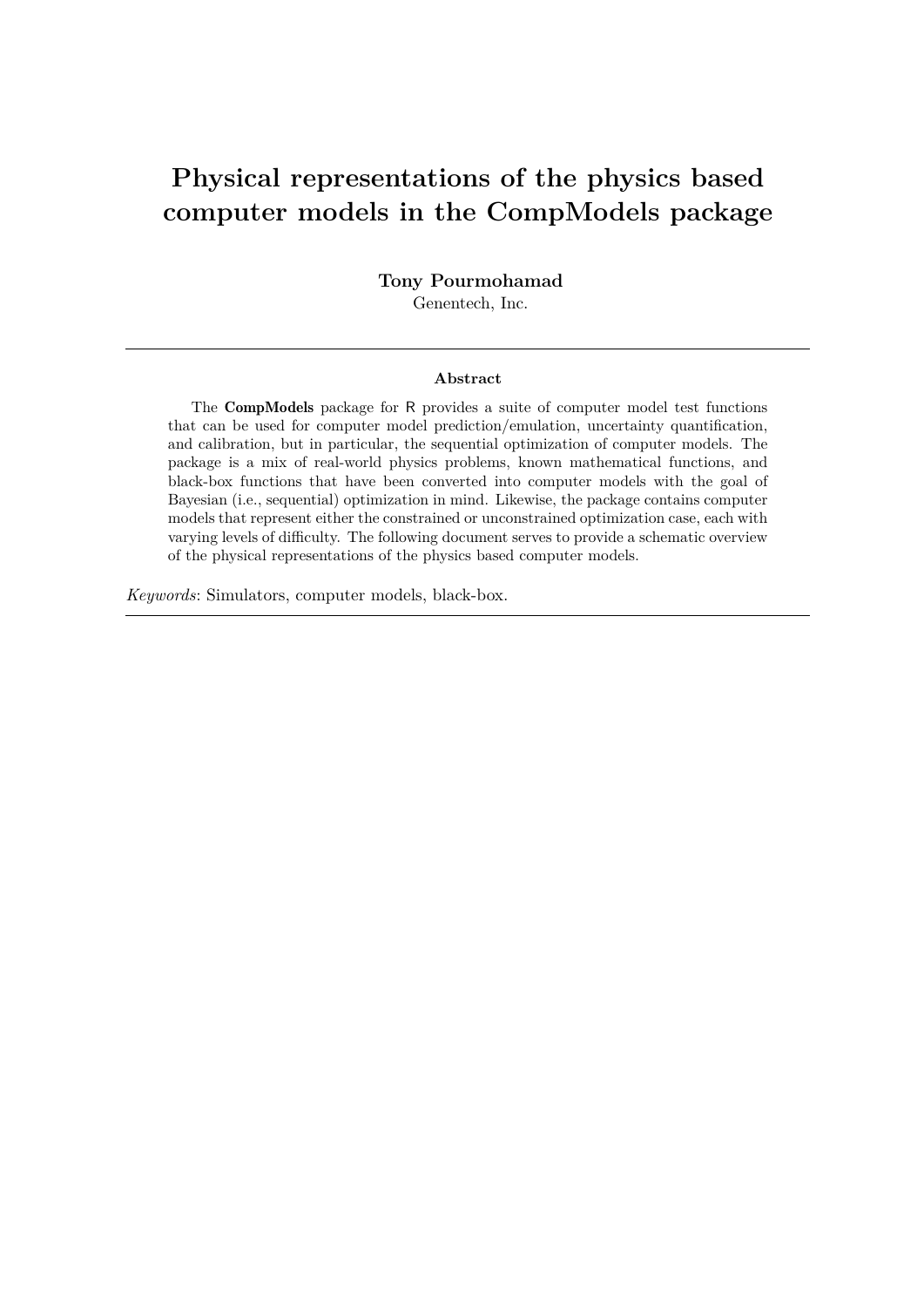#### **1. Pressure Vessel Computer Model**

The pressure vessel computer model is designed to minimize the total cost of constructing a pressure vessel considering the cost of material, forming, and welding. The four inputs to the computer model are the thickness of the shell  $(x_1)$ , the thickness of the head  $(x_2)$ , the inner radius  $(x_3)$ , and the length of the cylindrical section of the vessel  $(x_4)$  not including the head. Note, the thicknesses of the variables are integer multiples of 0.0625 inches. The cost of the pressure vessel is subject to four constraints. For implementation details in R, please use ?pressure.



Figure 1: The physical representation of the pressure vessel computer model.

| Attribute          | Parameter | Domain   |
|--------------------|-----------|----------|
| Shell thickness    | $x_1$     | [0, 99]  |
| Head thickness     | $x_2$     | [0, 99]  |
| Inner Radius       | $x_3$     | [0, 200] |
| Length of cylinder | $x_4$     | [0, 200] |

Table 1: Computer model inputs.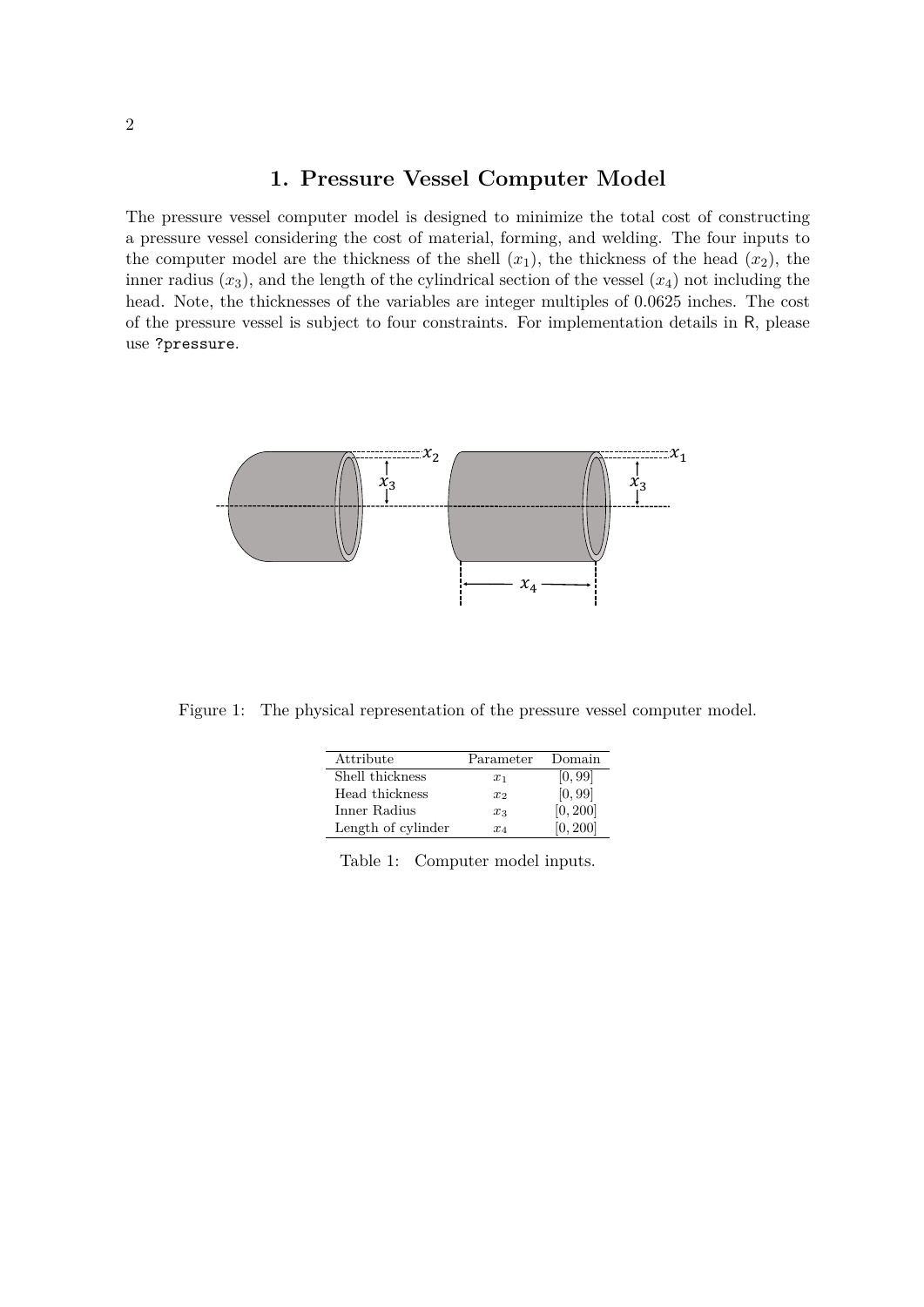#### **2. Sprinkler Computer Model**

The sprinkler computer model is a multiobjective optimization problem adapted from [Bebber,](#page-4-0) [Hochkirchen, and Siebertz](#page-4-0) [\(2010\)](#page-4-0). The objectives are to minimize the water consumption associated with using a garden sprinkler, while also maximizing the speed and range of the garden sprinkler. The eight inputs to the computer model are the vertical  $(x_1)$  and tangential  $(x_2)$  nozzle angle, the nozzle profile  $(x_3)$ , the diameter of the sprinkler head  $(x_4)$ , the dynamic  $(x_5)$  and static  $(x_6)$  friction moment, the entrance pressure  $(x_7)$ , and the diameter flow line (*x*8). For implementation details in R, please use ?sprinkler.



Figure 2: The physical representation of the sprinkler computer model.

| Attribute                      | Parameter | Domain         | Units          |
|--------------------------------|-----------|----------------|----------------|
| Vertical nozzle angle          | $x_1$     | [0, 90]        | $\circ$        |
| Tangential nozzle angle        | $x_2$     | [0, 90]        | $\circ$        |
| Nozzle profile                 | $x_3$     | $[2e-6, 4e-6]$ | m <sup>2</sup> |
| Diameter of the sprinkler head | $x_4$     | [0.1, 0.2]     | mm             |
| Dynamic friction moment        | $x_5$     | [0.01, 0.02]   | Nm             |
| Static friction moment         | $x_6$     | [0.01, 0.02]   | Nm/s           |
| Entrance pressure              | $x_7$     | [1, 2]         | bar            |
| Diameter flow line             | $x_8$     | [5, 10]        | mm             |

|  | Table 2: Computer model inputs. |  |  |
|--|---------------------------------|--|--|
|--|---------------------------------|--|--|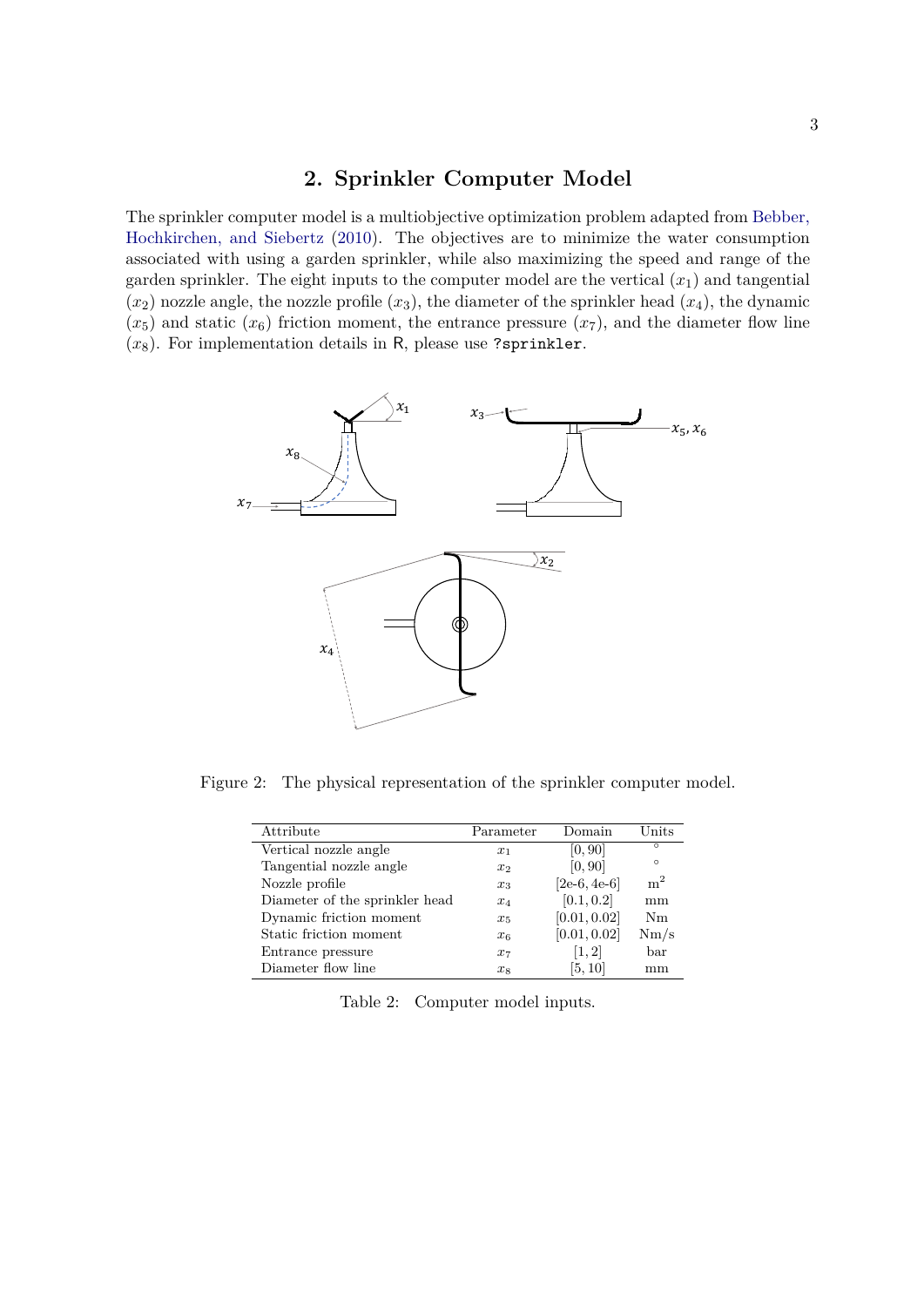### **3. Tension Spring Computer Model**

The tension spring computer model is designed to minimize the weight of a tension spring. The three inputs to the computer model are the wire diameter  $(x_1)$ , mean coil diameter  $(x_2)$ , and the number of active coils  $(x_3)$ . The tension spring weight is subject to four constraints on the shear stress, surge frequency, and deflection. For implementation details in R, please use ?tension.



Figure 3: The physical representation of the tension spring computer model.

| Attribute              | Parameter | Domain      |
|------------------------|-----------|-------------|
| Wire diameter          | $x_1$     | [0.05, 2]   |
| Mean coil diameter     | $x_{2}$   | [0.25, 1.3] |
| Number of active coils | $x_3$     | [2, 15]     |

| Table 3: Computer model inputs. |  |
|---------------------------------|--|